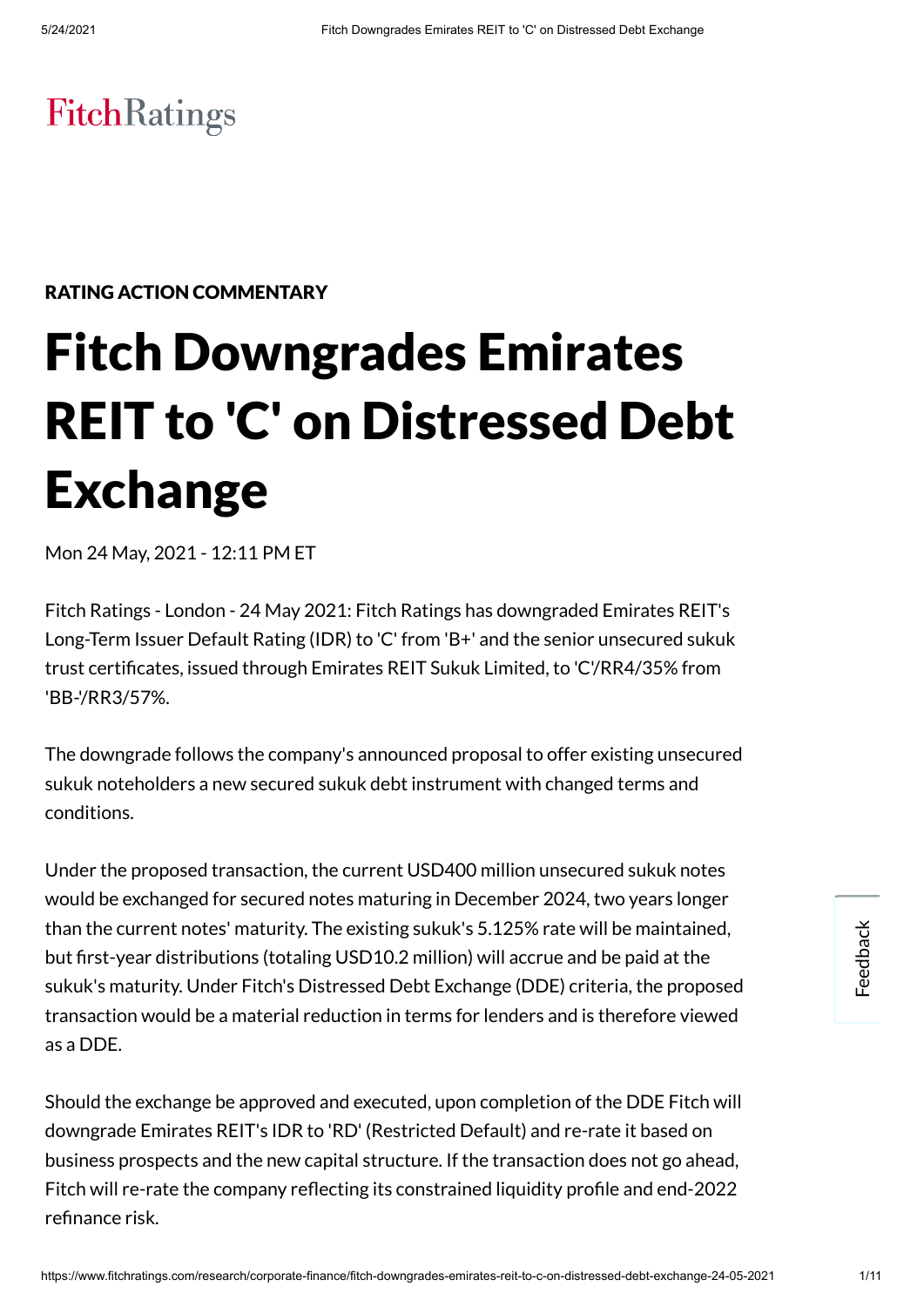#### KEY RATING DRIVERS

Proposed Offer: Emirates REIT has offered the existing noteholders of its USD400 million unsecured sukuk that matures in December 2022 a new sukuk, which will have rst-ranking security over company properties valued at around USD280 million (December 2020 value). The new notes will mature in December 2024. Distributions for the current debt are due in June and December 2021 at a rate of 5.125% rate, but under the proposed sukuk, first distribution (totaling USD10.2 million) will accrue and be paid at maturity. There will also be an additional payment, based on the coupon rate, ofUSD10.2 million at maturity.

Fitch views the transaction as a DDE under its Corporate Ratings Criteria, primarily due to the cash coupon payments being deferred for the first year and paid at maturity and the extension of the maturity date by two years. Should bondholders vote against the proposal, Fitch believes the company has sufficient liquidity to meet the June 2021 sukuk distribution of USD10.2 million.

Continued Market Weakness: An oversupply of office space in Dubai has adversely affected rents for several years, while the effects of Covid-19, which brought lockdowns, business closures and the departure of workers, has put additional stresses on the economy and real estate market. The UAE economy contracted more than 10% in 2020, and while economic growth of more than 2% is forecast in 2021, many weak businesses, particularly SMEs, may still be looking to cut costs, consolidate space, or potentially close.

Dubai's population declined more than 8% in 2020. Many expatriates, who make up as much as 90% of the population, will have left if they lost jobs as residency permit are normally tied to employment.

Rental Income Stressed: Most of the company's office tenants (52% of 2020 rent) remained open during the lockdown and continued to pay rent, while the small retail portfolio, (around 12% of rental income), was largely shut. To help some tenants, especially small companies, Emirates REIT extended some leases early and granted rentfree concessions, albeit on a case-by-case basis. EBITDA declined by more than 10% in 2020. However, the company re-leased a number of large offices with key tenants.

Dubai has one of the highest vaccination rates globally and economic growth is expected, but residual economic and market stress mean rental income increases will be challenging. Emirates REIT's overall lease length is a long 9.3 years, but excluding the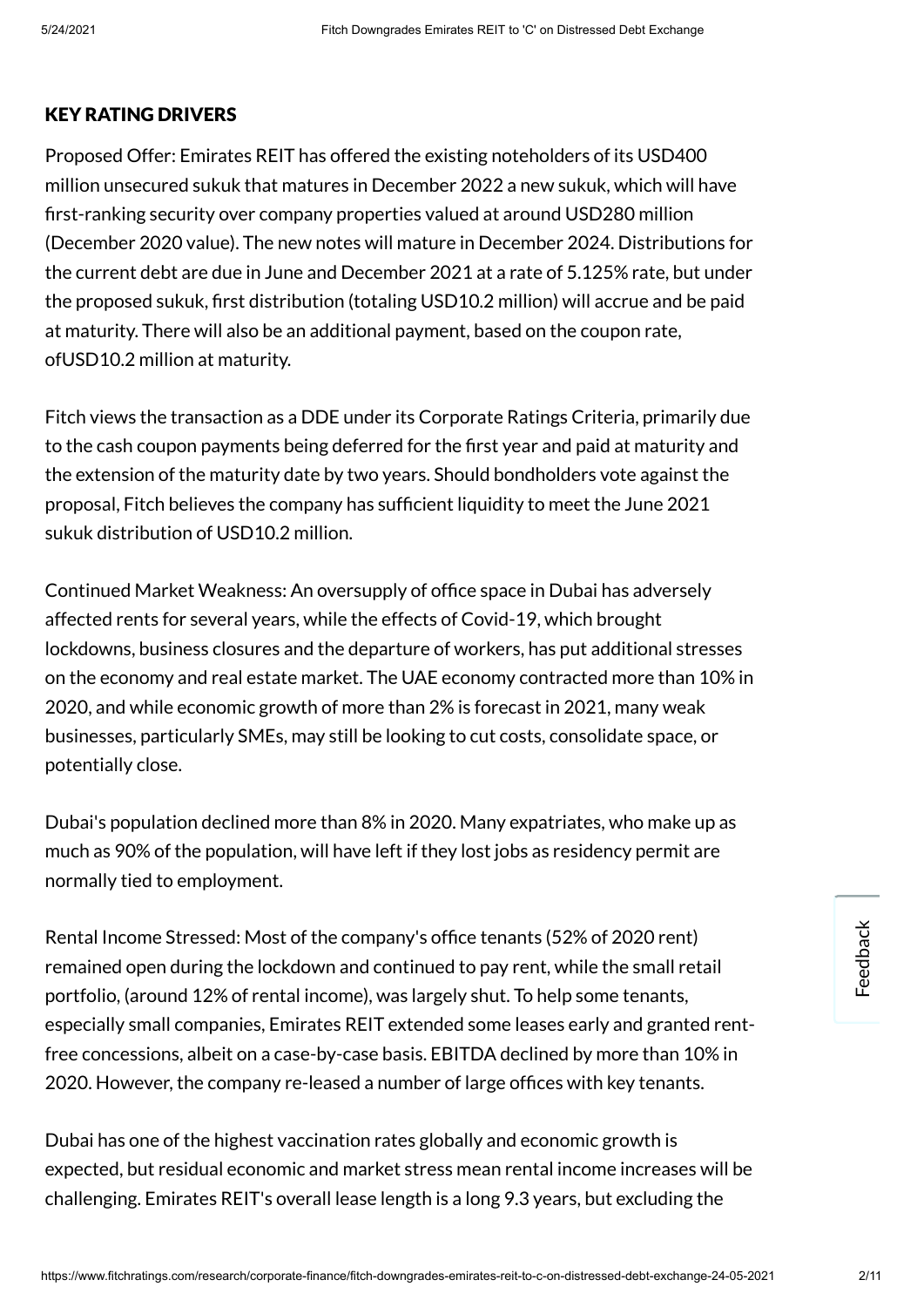long school leases, the average lease maturity is only around two years. This exposes the company to market volatility.

Education Sector Weakness: Dubai's private education sector suffers from overcapacity and a limited ability to increase revenues since the government froze school fees in 2018. With more than 8% population contraction in Dubai in 2020, the student base has fallen. Two of the company's schools, GEMS and Lycée Français Jean Mermoz, have continued to pay full rents, but Jebel Ali School, which generates more than 10% of the company's rent, ceased paying rent in 2019, despite remaining operational.

In 2018, the British Columbia Canadian School, which occupied Emirates REIT's School in DIP, defaulted on its rental payments and remains vacant. Emirates REIT continues to pursue legal proceedings against both school operators.

Occupancy Remains Low: Occupancy marginally fell to 67% by October 2020, before climbing back to 69% by YE20. This remains the lowest among rated EMEA real estate companies. Infrastructure improvements and re-configuration have affected the occupancy rates of several assets, including company's largest property, the 80-storey Index Tower (occupancy 53%), but even as these improvements complete, the weakened and oversupplied market will affect the pace of growth in occupancy. Tenants are likely to demand rent concessions, which will weaken cash flows.

High Leverage Forecast to Persist: With EBITDA contracting more than 10%, YE20 net debt/EBITDA increased to more than 16x (YE19: 14x), which is high for an office REIT. Despite signs of recovery, materially reducing this leverage will be difficult given market and operational challenges. Emirates REIT has taken measure to preserve cash flows, suspending cash dividends in 2020 and reducing management fees by 20% through 2021, but these measures are unlikely to reduce cash flow leverage. The portfolio valuation decreased by around 25% in FY20.

#### DERIVATION SUMMARY

Emirates REIT's occupancy, size and EBITDA margins are materially lower than other rated EMEA peers. The company's high cash flow leverage of around 16x at end-2020 is also among the highest in EMEA commercial real estate. Turkish retail real estate company Ronesans Gayrimenkul Yatirim A.S. (RGY; B/Negative) had proportionally consolidated net debt/EBITDA of 16x in 2020, which is largely driven by signicant foreign currency exposure as debt is denominated in US dollars or euros, while rents are in the highly volatile Turkish lira. RGY's occupancy rates remain around 95%.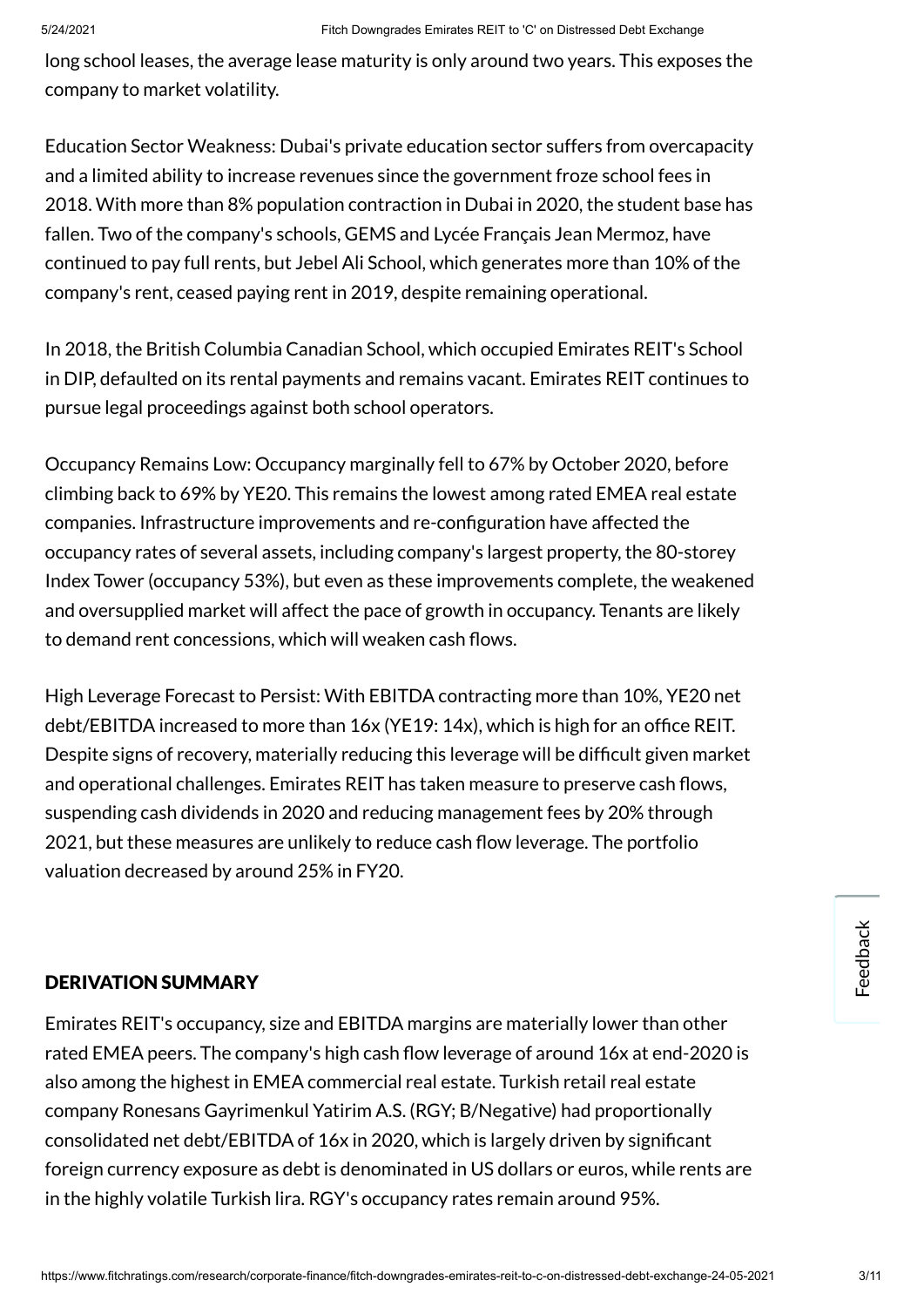Office property companies have been more stable during the pandemic, while retail real estate companies have suffered more as their shopping centres were closed during government-imposed lockdowns when many companies collected no rent. Nearly all of Emirates REIT's office and school tenants (apart from the School at DIP and Jebel Ali) continued to pay rent during the lockdown with only the retail tenants (about 12% of rent) temporarily stopping rental payments.

#### KEY ASSUMPTIONS

Fitch's Key Assumptions Within Its Rating Case for the Issuer

A lower rate of occupancy growth across portfolio compared with management's expectations.

The Jebel Ali School resuming payments in 2021.

The school at DIP starting operations in 2021 with a slow ramp up of operations.

No cash dividends distribution assumed for 2020, but partially resuming thereafter

No acquisitions within our forecast period.

#### RATING SENSITIVITIES

Factors that could, individually or collectively, lead to positive rating action/upgrade:

Evidence of an ability to fully refinance the outstanding senior unsecured sukuk due in December 2022.

Factors that could, individually or collectively, lead to negative rating action/downgrade:

Implementation of the proposed transaction, which constitutes a DDE, would lead to a downgrade of the IDR to 'RD'

#### BEST/WORST CASE RATING SCENARIO

International scale credit ratings of Non-Financial Corporate issuers have a best-case rating upgrade scenario (defined as the 99th percentile of rating transitions, measured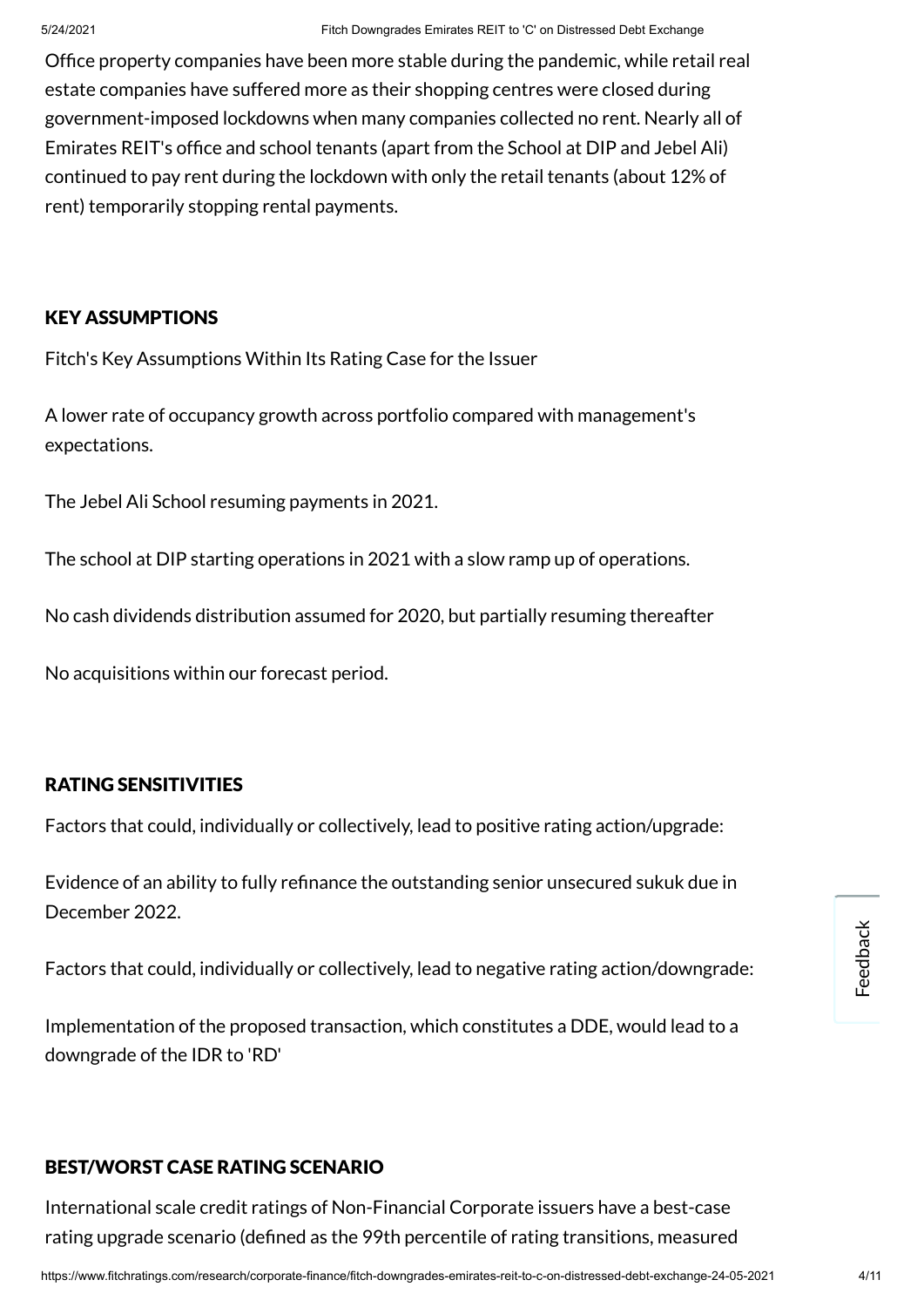in a positive direction) of three notches over a three-year rating horizon; and a worstcase rating downgrade scenario (defined as the 99th percentile of rating transitions, measured in a negative direction) of four notches over three years. The complete span of best- and worst-case scenario credit ratings for all rating categories ranges from 'AAA' to 'D'. Best- and worst-case scenario credit ratings are based on historical performance. For more information about the methodology used to determine sectorspecific best- and worst-case scenario credit ratings, visit https://www.fitchratings.com/site/re/10111579.

# LIQUIDITY AND DEBT STRUCTURE

Limited Liquidity: Liquidity continues to be under 1.0x. Available cash at end-2020 was USD13.7 million (2019: USD48 million), which is less than short-term debt of USD17 million. The company expects its liquidity position to improve by half-year owing to asset disposals and rental generation, but liquidity will remain very tight.

The company has two existing secured Islamic bank facilities, which are mortgaged against about USD256 million of investment properties and cashflows assigned of USD127 million. The company has an unencumbered asset ratio of just over 1.1x. The loans, which have a weighted average cost of around 5.75%, mature in five and six years.

# REFERENCES FOR SUBSTANTIALLY MATERIAL SOURCE CITED AS KEY DRIVER OF RATING

The principal sources of information used in the analysis are described in the Applicable Criteria.

#### ESG CONSIDERATIONS

Emirates REIT has an ESG Relevance Score of '4' for Management Strategy reflecting concerns over management fees, which are based on the REIT's asset values, irrespective of lower cash rents received, which together with rent non-recoverables, create a financial burden and an EBITDA margin that is lower than peers. Management has reduced the fee by 20% until the end of 2021 and the fall in asset values has reduced the impact. This has a negative impact on the credit profile, and is relevant to the ratings in conjunction with other factors.

Emirates REIT has an ESG Relevance Score of '4' for Financial Transparency due to limited public disclosure. The company reports in line with the rules and regulations of the Dubai Financial Services Authority (DFSA) and the Dubai International Financial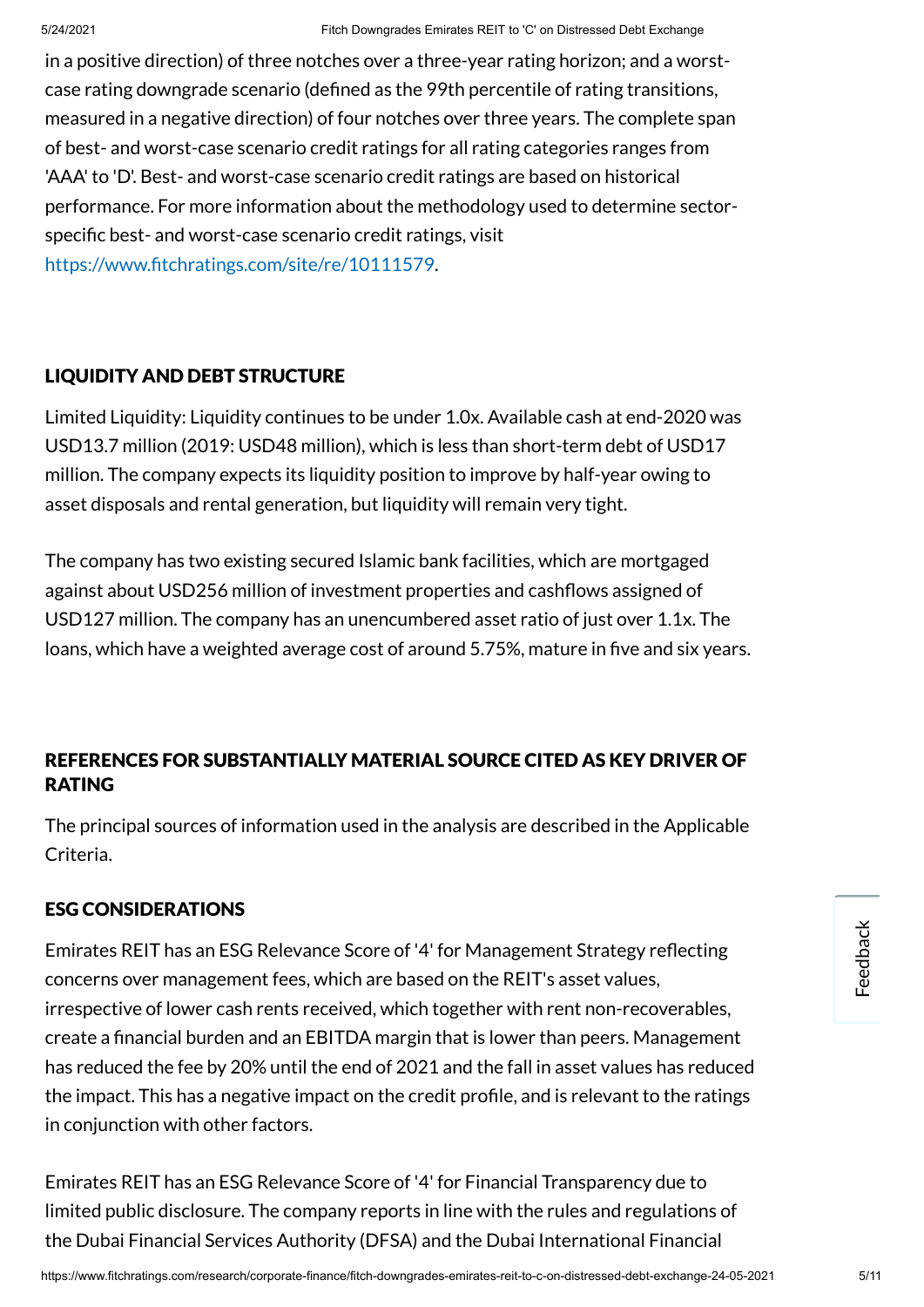Centre (DIFC). This has a negative impact on the credit profile, and is relevant to the ratings in conjunction with other factors.

Unless otherwise disclosed in this section, the highest level of ESG credit relevance is a score of '3'. This means ESG issues are credit-neutral or have only a minimal credit impact on the entity, either due to their nature or the way in which they are being managed by the entity. For more information on Fitch's ESG Relevance Scores, visit www.fitchratings.com/esg

## RATING ACTIONS

| <b>ENTITY/DEBT</b>            | <b>RATING</b>    |              |           | <b>RECOVERY</b> | <b>PRIOR</b>                     |
|-------------------------------|------------------|--------------|-----------|-----------------|----------------------------------|
| <b>Emirates REIT</b>          | LT<br><b>IDR</b> | $\mathsf{C}$ | Downgrade |                 | B+ Rating<br>Outlook<br>Negative |
| <b>Emirates REIT</b><br>Sukuk |                  |              |           |                 |                                  |
| senior<br>unsecured           | LT.              | $\mathsf{C}$ | Downgrade | RR4             | BB-                              |

#### VIEW ADDITIONAL RATING DETAILS

#### FITCH RATINGS ANALYSTS

#### **Bram Cartmell**

Senior Director Primary Rating Analyst +44 20 3530 1874 Fitch Ratings Ltd 30 North Colonnade, Canary Wharf London E14 5GN

#### **Shrouk Diab**

Associate Director Secondary Rating Analyst +971 4 424 1250

# **John Hatton** Managing Director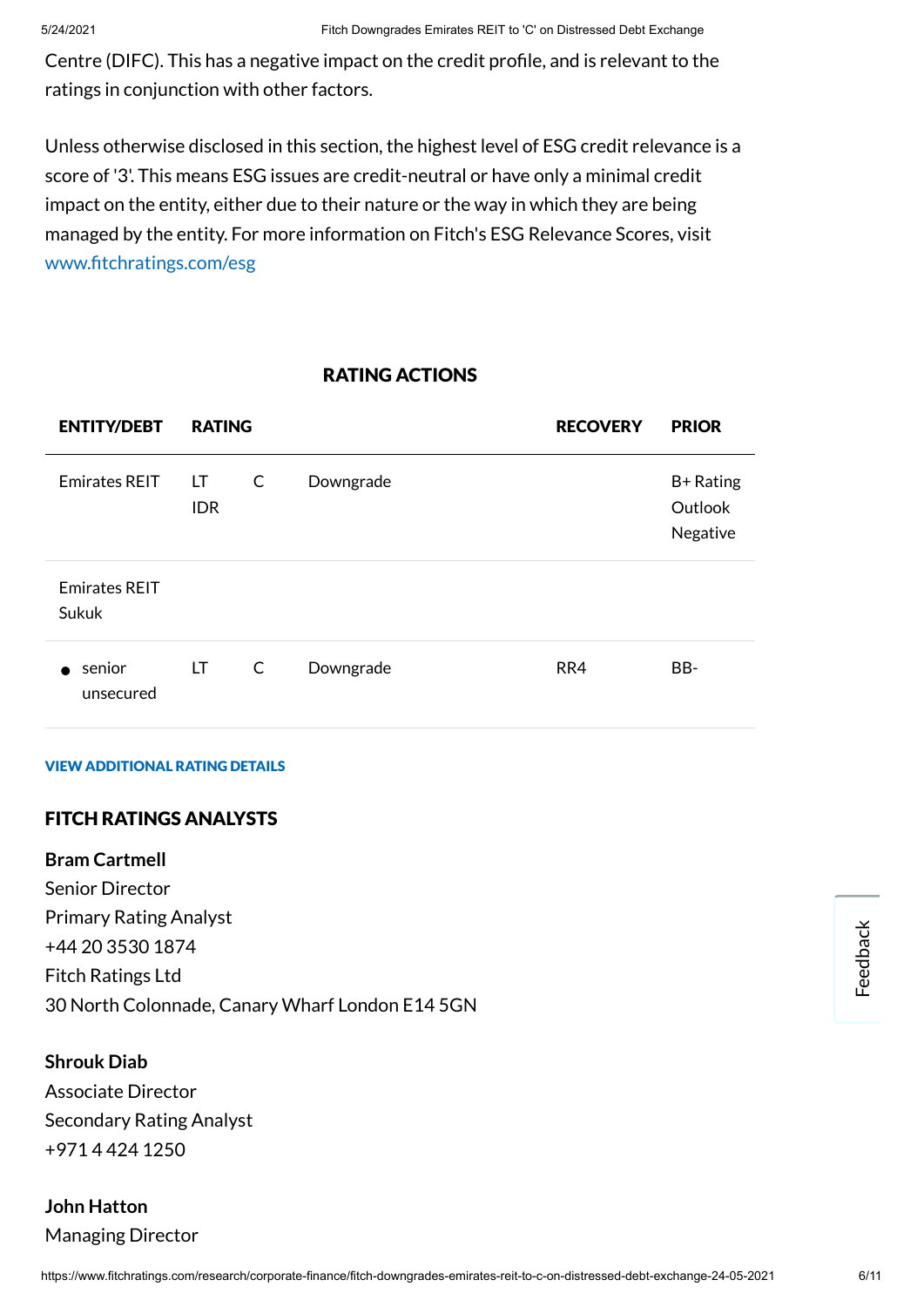Committee Chairperson +44 20 3530 1061

## MEDIA CONTACTS

**Adrian Simpson** London +44 20 3530 1010 adrian.simpson@thefitchgroup.com

Additional information is available on www.fitchratings.com

#### APPLICABLE CRITERIA

Sukuk Rating Criteria (pub. 15 [Feb 2021\)](https://www.fitchratings.com/research/islamic-finance/sukuk-rating-criteria-15-02-2021) Corporates Recovery Ratings and Instrument [Ratings Criteria](https://www.fitchratings.com/research/corporate-finance/corporates-recovery-ratings-instrument-ratings-criteria-09-04-2021) (pub. 09 Apr 2021) (including rating assumption sensitivity) Sector Navigators - [Addendum](https://www.fitchratings.com/research/corporate-finance/sector-navigators-addendum-to-corporate-rating-criteria-30-04-2021) to the Corporate Rating Criteria (pub. 30 Apr 2021)

#### APPLICABLE MODELS

Numbers in parentheses accompanying applicable model(s) contain hyperlinks to criteria providing description of model(s).

Corporate Monitoring & Forecasting Model (COMFORT Model), v7.9.0 ([1\)](https://www.fitchratings.com/research/corporate-finance/corporate-rating-criteria-21-12-2020)

#### ADDITIONAL DISCLOSURES

[Dodd-Frank](https://www.fitchratings.com/research/corporate-finance/fitch-downgrades-emirates-reit-to-c-on-distressed-debt-exchange-24-05-2021/dodd-frank-disclosure) Rating Information Disclosure Form Solicitation Status

[Endorsement](#page-9-0) Policy

#### ENDORSEMENT STATUS

Emirates REIT UK Issued, EU Endorsed Emirates REIT Sukuk UK Issued, EU Endorsed

#### DISCLAIMER

ALL FITCH CREDIT RATINGS ARE SUBJECT TO CERTAIN LIMITATIONS AND DISCLAIMERS. PLEASE READ THESE LIMITATIONS AND DISCLAIMERS BY FOLLOWING THIS LINK: [HTTPS://WWW.FITCHRATINGS.COM/UNDERSTANDINGCREDITRATINGS](https://www.fitchratings.com/UNDERSTANDINGCREDITRATINGS). IN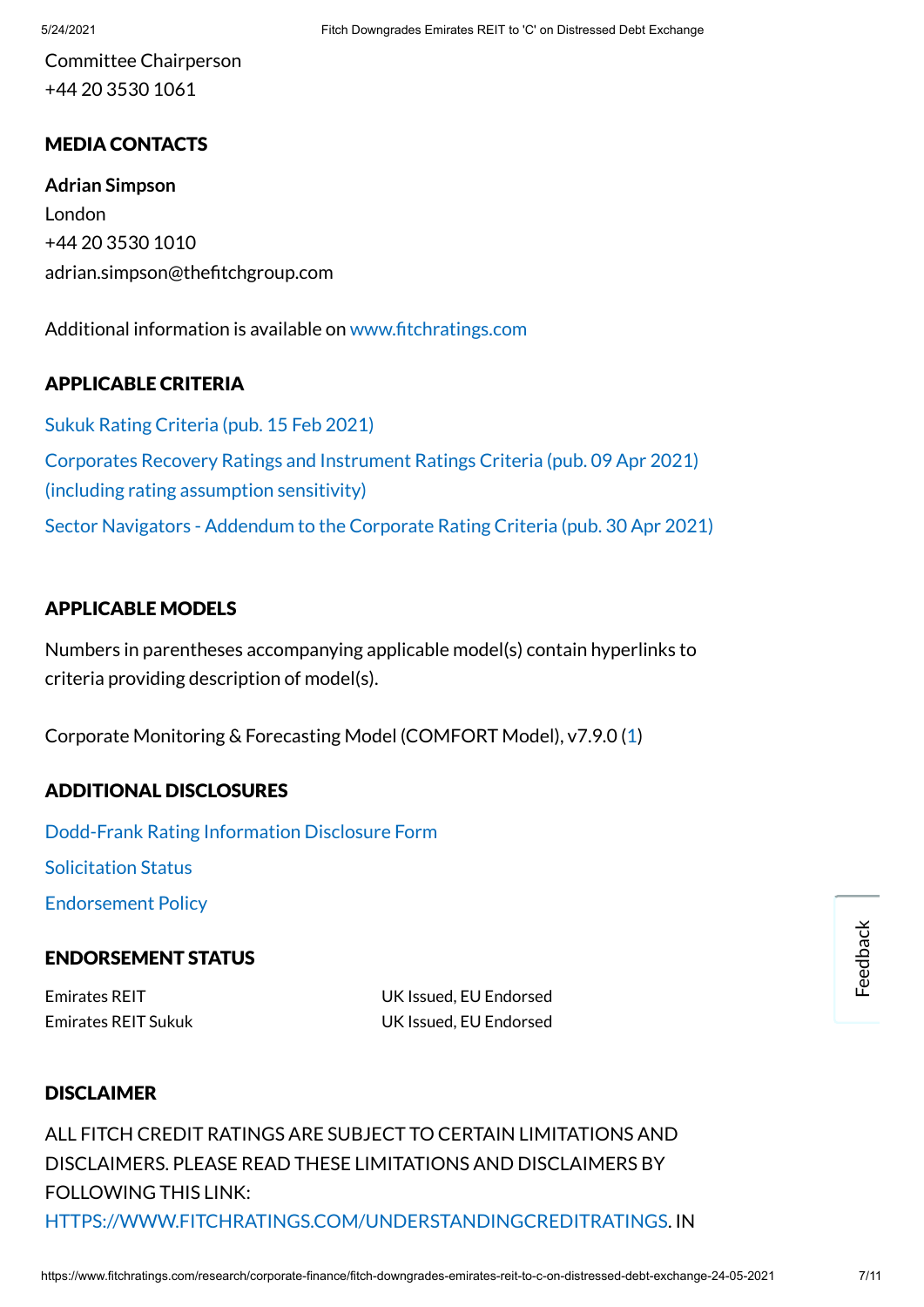ADDITION, THE FOLLOWING [HTTPS://WWW.FITCHRATINGS.COM/RATING-](https://www.fitchratings.com/rating-definitions-document)DEFINITIONS-DOCUMENT DETAILS FITCH'S RATING DEFINITIONS FOR EACH RATING SCALE AND RATING CATEGORIES, INCLUDING DEFINITIONS RELATING TO DEFAULT. PUBLISHED RATINGS, CRITERIA, AND METHODOLOGIES ARE AVAILABLE FROM THIS SITE AT ALL TIMES. FITCH'S CODE OF CONDUCT, CONFIDENTIALITY, CONFLICTS OF INTEREST, AFFILIATE FIREWALL, COMPLIANCE, AND OTHER RELEVANT POLICIES AND PROCEDURES ARE ALSO AVAILABLE FROM THE CODE OF CONDUCT SECTION OF THIS SITE. DIRECTORS AND SHAREHOLDERS RELEVANT INTERESTS ARE AVAILABLE AT [HTTPS://WWW.FITCHRATINGS.COM/SITE/REGULATORY](https://www.fitchratings.com/site/regulatory). FITCH MAY HAVE PROVIDED ANOTHER PERMISSIBLE SERVICE TO THE RATED ENTITY OR ITS RELATED THIRD PARTIES. DETAILS OF THIS SERVICE FOR WHICH THE LEAD ANALYST IS BASED IN AN ESMA- OR FCA-REGISTERED FITCH RATINGS COMPANY (OR BRANCH OF SUCH A COMPANY) CAN BE FOUND ON THE ENTITY SUMMARY PAGE FOR THIS ISSUER ON THE FITCH RATINGS WEBSITE.

#### READ LESS

#### **COPYRIGHT**

Copyright © 2021 by Fitch Ratings, Inc., Fitch Ratings Ltd. and its subsidiaries. 33 Whitehall Street, NY, NY 10004. Telephone: 1-800-753-4824, (212) 908-0500. Fax: (212) 480-4435. Reproduction or retransmission in whole or in part is prohibited except by permission. All rights reserved. In issuing and maintaining its ratings and in making other reports (including forecast information), Fitch relies on factual information it receives from issuers and underwriters and from other sources Fitch believes to be credible. Fitch conducts a reasonable investigation of the factual information relied upon by it in accordance with its ratings methodology, and obtains reasonable verification of that information from independent sources, to the extent such sources are available for a given security or in a given jurisdiction. The manner of Fitch's factual investigation and the scope of the third-party verification it obtains will vary depending on the nature of the rated security and its issuer, the requirements and practices in the jurisdiction in which the rated security is offered and sold and/or the issuer is located. the availability and nature of relevant public information, access to the management of the issuer and its advisers, the availability of pre-existing third-party verifications such as audit reports, agreed-upon procedures letters, appraisals, actuarial reports, engineering reports, legal opinions and other reports provided by third parties, the availability of independent and competent third- party verification sources with respect to the particular security or in the particular jurisdiction of the issuer, and a variety of other factors. Users of Fitch's ratings and reports should understand that neither an enhanced factual investigation nor any third-party verification can ensure that all of the information Fitch relies on in connection with a rating or a report will be accurate and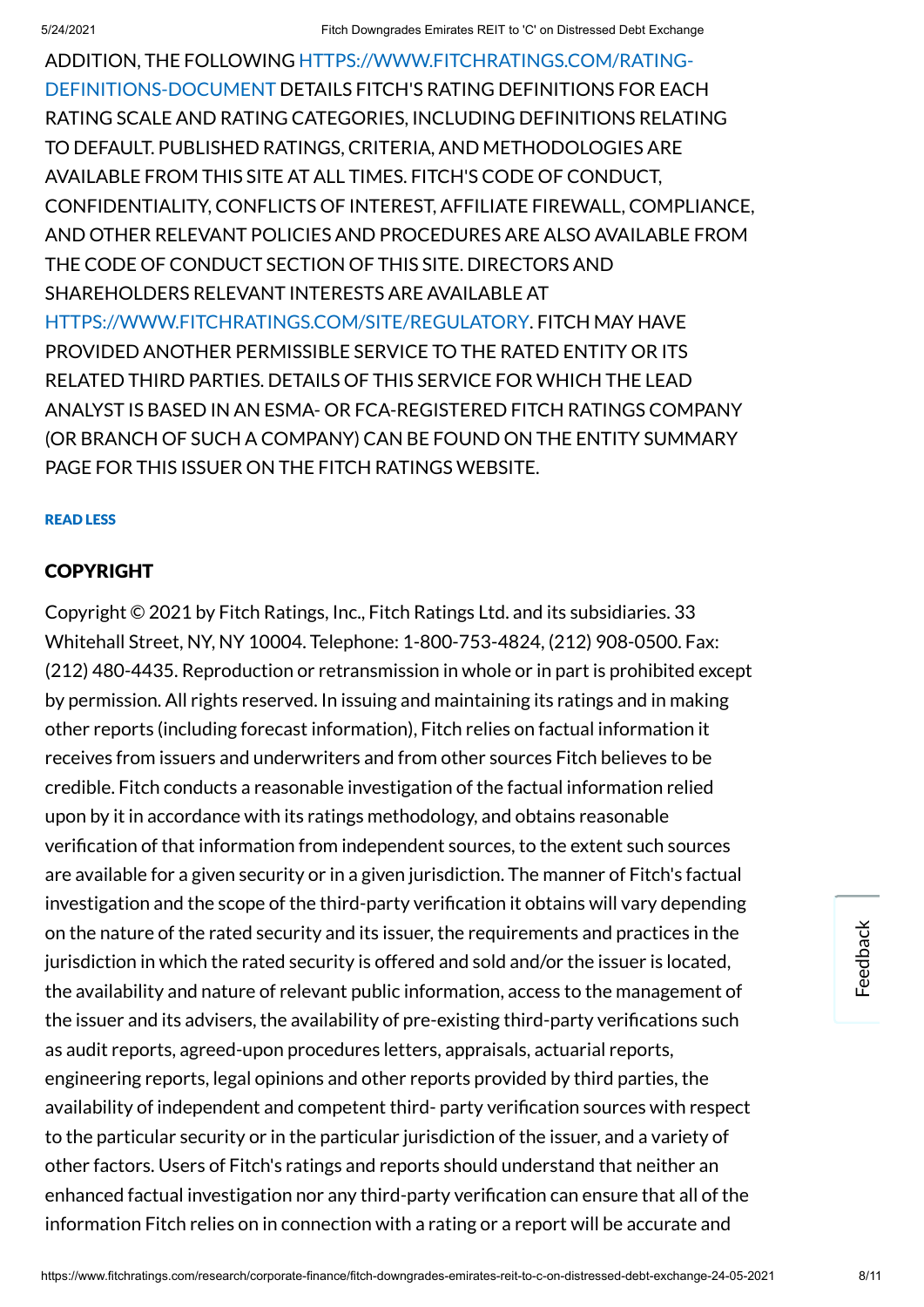complete. Ultimately, the issuer and its advisers are responsible for the accuracy of the information they provide to Fitch and to the market in offering documents and other reports. In issuing its ratings and its reports, Fitch must rely on the work of experts, including independent auditors with respect to financial statements and attorneys with respect to legal and tax matters. Further, ratings and forecasts of financial and other information are inherently forward-looking and embody assumptions and predictions about future events that by their nature cannot be verified as facts. As a result, despite any verification of current facts, ratings and forecasts can be affected by future events or conditions that were not anticipated at the time a rating or forecast was issued or affirmed.

The information in this report is provided "as is" without any representation or warranty of any kind, and Fitch does not represent or warrant that the report or any of its contents will meet any of the requirements of a recipient of the report. A Fitch rating is an opinion as to the creditworthiness of a security. This opinion and reports made by Fitch are based on established criteria and methodologies that Fitch is continuously evaluating and updating. Therefore, ratings and reports are the collective work product of Fitch and no individual, or group of individuals, is solely responsible for a rating or a report. The rating does not address the risk of loss due to risks other than credit risk, unless such risk is specifically mentioned. Fitch is not engaged in the offer or sale of any security. All Fitch reports have shared authorship. Individuals identified in a Fitch report were involved in, but are not solely responsible for, the opinions stated therein. The individuals are named for contact purposes only. A report providing a Fitch rating is neither a prospectus nor a substitute for the information assembled, verified and presented to investors by the issuer and its agents in connection with the sale of the securities. Ratings may be changed or withdrawn at any time for any reason in the sole discretion of Fitch. Fitch does not provide investment advice of any sort. Ratings are not a recommendation to buy, sell, or hold any security. Ratings do not comment on the adequacy of market price, the suitability of any security for a particular investor, or the tax-exempt nature or taxability of payments made in respect to any security. Fitch receives fees from issuers, insurers, guarantors, other obligors, and underwriters for rating securities. Such fees generally vary from US\$1,000 to US\$750,000 (or the applicable currency equivalent) per issue. In certain cases, Fitch will rate all or a number of issues issued by a particular issuer, or insured or guaranteed by a particular insurer or guarantor, for a single annual fee. Such fees are expected to vary from US\$10,000 to US\$1,500,000 (or the applicable currency equivalent). The assignment, publication, or dissemination of a rating by Fitch shall not constitute a consent by Fitch to use its name as an expert in connection with any registration statement filed under the United States securities laws, the Financial Services and Markets Act of 2000 of the United Kingdom, or the securities laws of any particular jurisdiction. Due to the relative efficiency of electronic publishing and distribution, Fitch research may be available to electronic subscribers up to three days earlier than to print subscribers.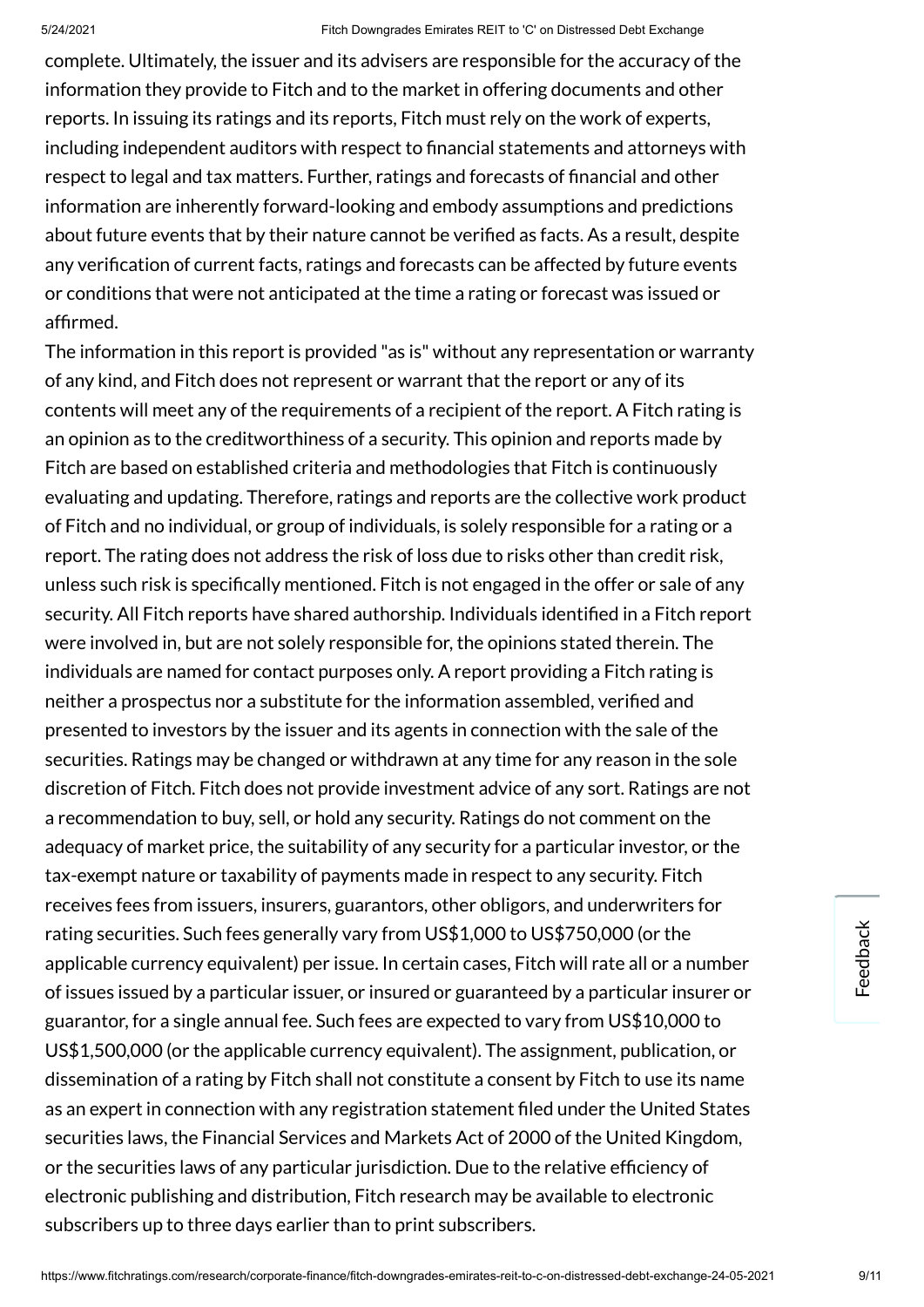For Australia, New Zealand, Taiwan and South Korea only: Fitch Australia Pty Ltd holds an Australian financial services license (AFS license no. 337123) which authorizes it to provide credit ratings to wholesale clients only. Credit ratings information published by Fitch is not intended to be used by persons who are retail clients within the meaning of the Corporations Act 2001

Fitch Ratings, Inc. is registered with the U.S. Securities and Exchange Commission as a Nationally Recognized Statistical Rating Organization (the "NRSRO"). While certain of the NRSRO's credit rating subsidiaries are listed on Item 3 of Form NRSRO and as such are authorized to issue credit ratings on behalf of the NRSRO (see

https://www.fitchratings.com/site/regulatory), other credit rating subsidiaries are not listed on Form NRSRO (the "non-NRSROs") and therefore credit ratings issued by those subsidiaries are not issued on behalf of the NRSRO. However, non-NRSRO personnel may participate in determining credit ratings issued by or on behalf of the NRSRO.

#### READ LESS

#### SOLICITATION STATUS

The ratings above were solicited and assigned or maintained by Fitch at the request of the rated entity/issuer or a related third party. Any exceptions follow below.

#### <span id="page-9-0"></span>ENDORSEMENT POLICY

Fitch's international credit ratings produced outside the EU or the UK, as the case may be, are endorsed for use by regulated entities within the EU or the UK, respectively, for regulatory purposes, pursuant to the terms of the EU CRA Regulation or the UK Credit Rating Agencies (Amendment etc.) (EU Exit) Regulations 2019, as the case may be. Fitch's approach to endorsement in the EU and the UK can be found on Fitch's [Regulatory](https://www.fitchratings.com/regulatory) Affairs page on Fitch's website. The endorsement status of international credit ratings is provided within the entity summary page for each rated entity and in the transaction detail pages for structured finance transactions on the Fitch website. These disclosures are updated on a daily basis.

| Real Estate and Homebuilding         |             |              | Corporate Finance: Middle Markets Corporate Finance |
|--------------------------------------|-------------|--------------|-----------------------------------------------------|
| Corporate Finance: Leveraged Finance | Middle East | Asia-Pacific | United Arab Emirates                                |